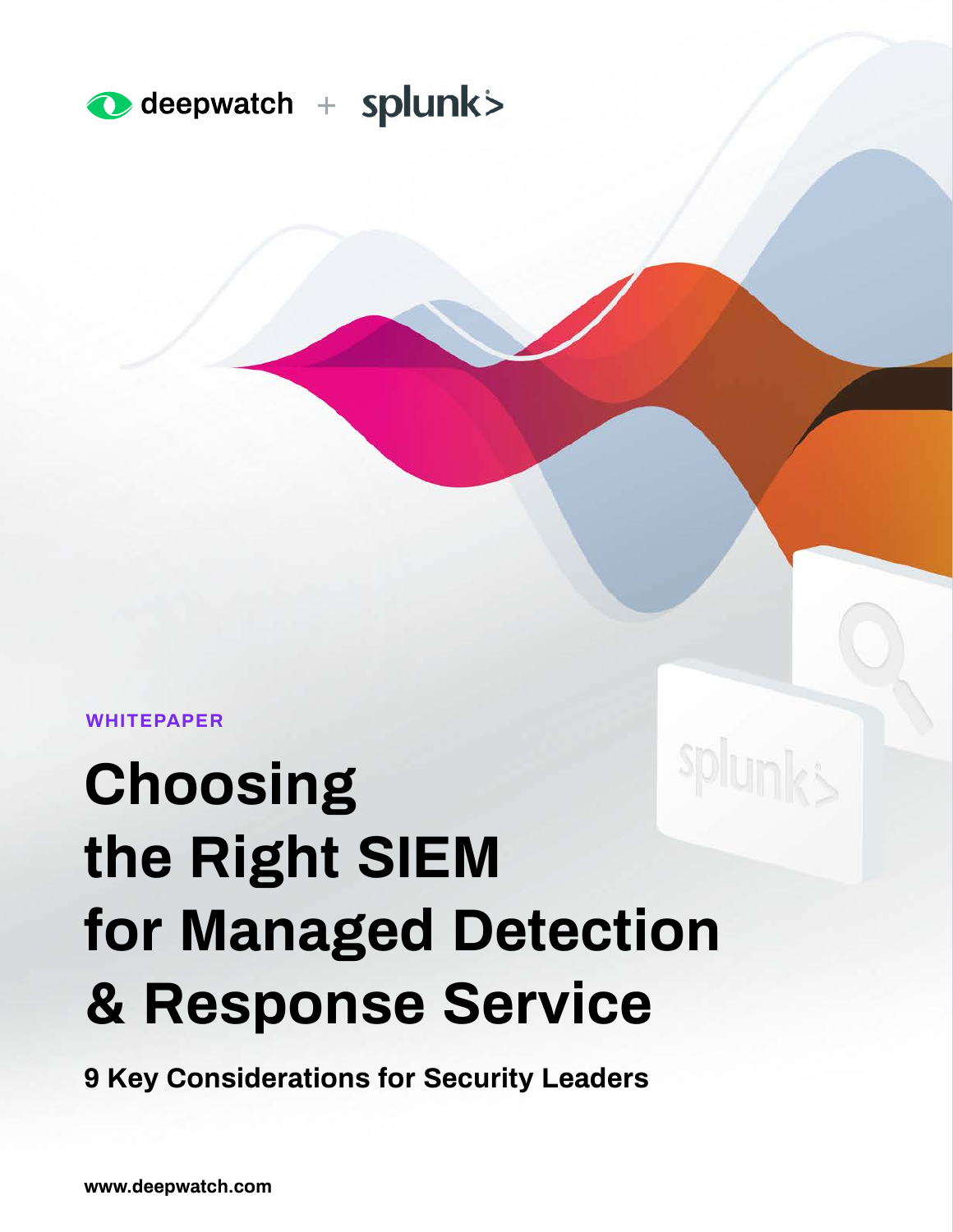# **Executive Summary**

**SecOps teams can experience an immediate positive impact from incorporating an analytics-driven security and information management (SIEM) solution into their threat detection and response approach. This white paper creates a framework for understanding the key differences among the different types of SIEMs (e.g., open-source, legacy, and analytics-driven managed SIEM) and offers insight into the realities of SIEM capabilities, cost, and overall value, as well as the benefits of outsourcing SIEM management with a managed security service provider (MSSP). This white paper also offers guidance on choosing an MSSP's managed detection and response (MDR) services for an enterprise.** 

#### **Highlights**

- **[ 1 ] Not all SIEMs are created equal. Analytics-driven SIEMs offer 'big data' ingestion and analysis capabilities, forensics, integrated reports, hybrid operational environments, free text searches and dashboards, integration with existing IT operational tools and workflows, old and new data combination and analysis, raw data analysis, and no proprietary hardware.**
- **[ 2 ] SIEM implementation costs aren't the whole picture. Implementation costs do not account for the total cost of ownership, such as staffing, upgrades, management, and maintenance.**
- **[ 3 ] Legacy and open-source SIEMs may not be able to support the integration of existing products and platforms, scalability, or data maturity models. They also do not have a designated team and defined product roadmap to update and upgrade them over time to stay inline with or ahead of the ever changing threat landscape.**
- **[ 4 ] Managing a SIEM solution in house requires critical staff experience and expertise that is often expensive and hard to come by in an environment where the cybersecurity skills gap presents tremendous hiring challenges.**
- **[ 5 ] Choosing the right service, be it a managed SIEM service or an MDR service needs to include an analysis of the time to value, data scheme management, quick onboarding, and ease of use.**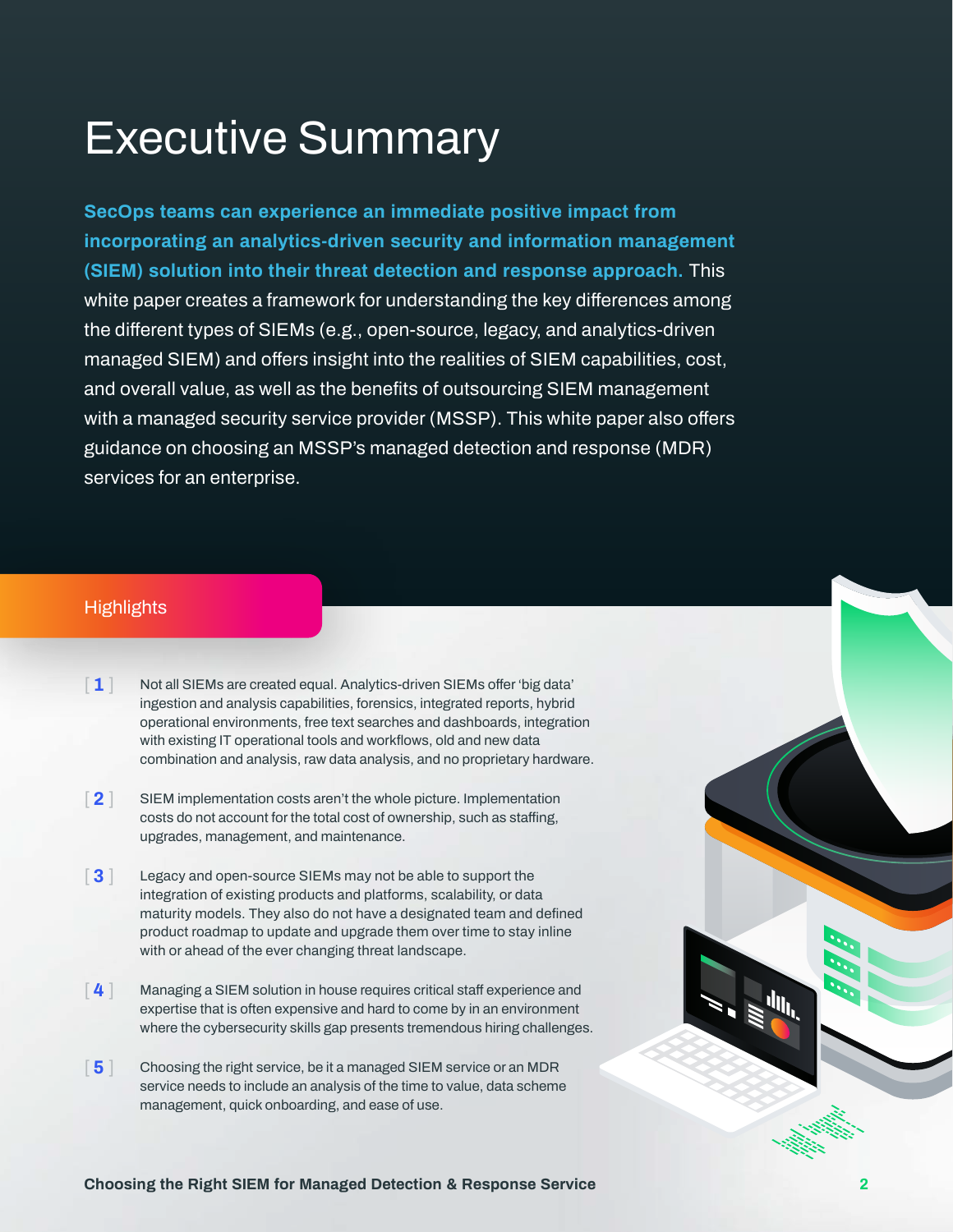# **Table of Contents**

| Not All SIEM Solutions are Equal <b>Constitutions</b> and All SIEM Solutions are Equal | 5 |
|----------------------------------------------------------------------------------------|---|
| Not All SIEM Costs are Alike                                                           |   |
| <b>Deepwatch and Splunk:</b><br>The Winning Solution for Managed Detection             | 9 |
|                                                                                        |   |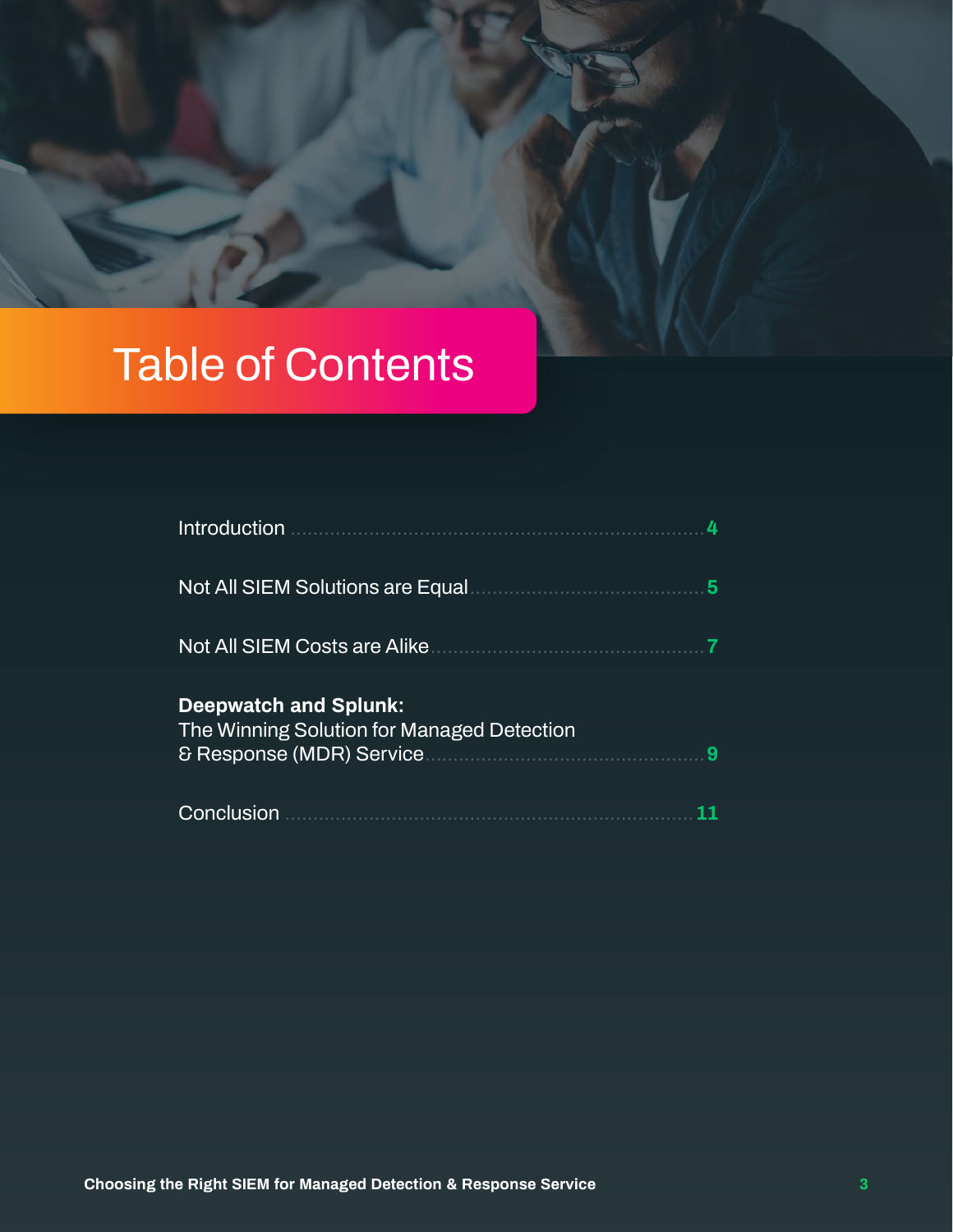<span id="page-3-0"></span>The **Choosing and is a Choosing three choosing the Right SIEM for Managed Detection & Response Service Detection and a statistic and ASC and CO2. Designed Water To the Right SIEM for Management CIEM solution in the stati The world is a different place today than it was a few years ago and is a dramatically different place than it was just one year ago. The total number of breaches has increased by almost 70% since 2014. Ransomware payments were up by 33% between 2019 and 2020. Businesses are inundated with constant threats—with certain industries, like healthcare and finance, experiencing attacks at an unprecedented rate. Data types and sources are more diverse, deployment models have shifted noticeably, and the 'work from home' (WFH) model is becoming the norm. This means that how a security operations center (SOC) collects and analyzes data has changed, making the process of selecting the right security and information management (SIEM) solution increasingly important. SIEMs offer businesses significant compliance, threat intelligence, and attack detection benefits by automating the data collection, monitoring, correlation, and analysis process.**

### **The New Security Paradigm and SIEM**

**With increasing threats, new and growing sources of data, and shifting working models, a SIEM solution can provide an organization with much needed, mission-critical support.** 

**But not all SIEM solutions or managed security service providers are alike. And knowing what to prioritize for your business's current and future needs is critical when choosing a SIEM. Staffing capabilities, training, data analysis, flexibility, and scalability are just a few of the things to consider when selecting a SIEM tool. And all of these considerations are ultimately impacted by cost and time to value.**

**Today, companies need an efficient and adaptable way to monitor threats, develop infrastructure and capabilities to improve security intelligence, and respond more effectively to security events. The challenge for many organizations becomes not only how to integrate a SIEM into the existing infrastructure, but also how to evaluate the benefits of the potential SIEM solution within the context of capabilities, value, and cost. In this white paper, we'll explore some key considerations associated with choosing a high-quality, analytics-driven managed SIEM solution, including what features are critical to support scalability and how best to evaluate a SIEM's "true" cost and value.**

#### **TODAY'S SIEMS DELIVER CLOUD-BASED SECURITY**

**At one time, your SIEM processed active directory (AD) data from protected on-premise controllers. Today, cloud providers like Azure AD integrate with security products like Okta and Duo to protect data being delivered from cloud-native platforms directly into your SIEM.**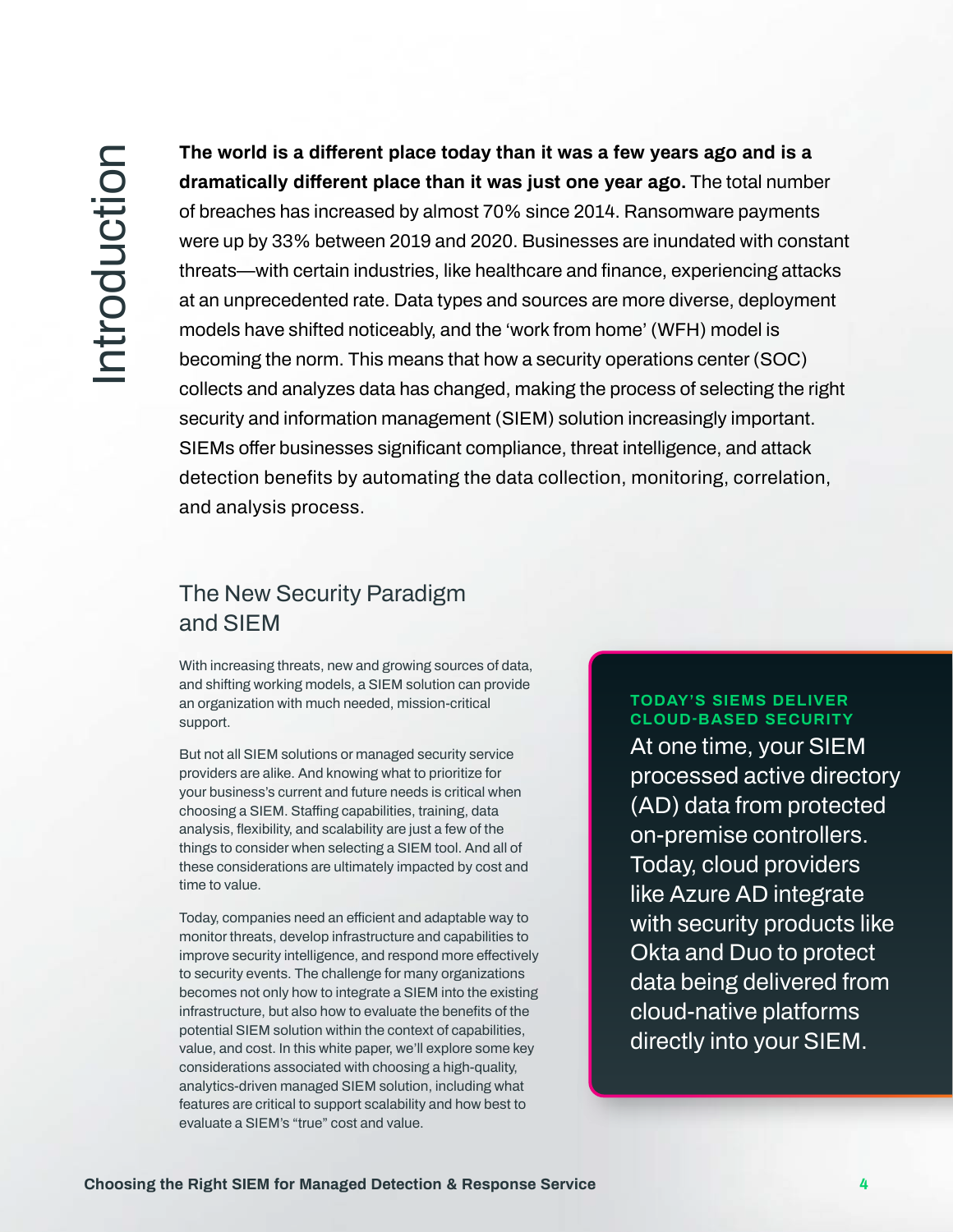# **Not All SIEM Solutions are Equal**

**The concept of a SIEM isn't new. They've evolved over the years to support the need for longer-term data storage and real-time monitoring. But as threats increase at unprecedented rates, as businesses shift from on premise to cloud, and as more users, data, devices, and infrastructure become connected, many organizations are discovering the need for real-time advanced analytics and machine learning, as well as the correlation requirements needed in an expanded IT and cloud environment. Legacy SIEM solutions are unable to keep up with the increasing requirements for advanced automation and machine learning, and open-source SIEMs often end up requiring more effort and costing more due to missing features, lack of support, internal staffing requirements, training, and do-it-yourself (DIY) build components.**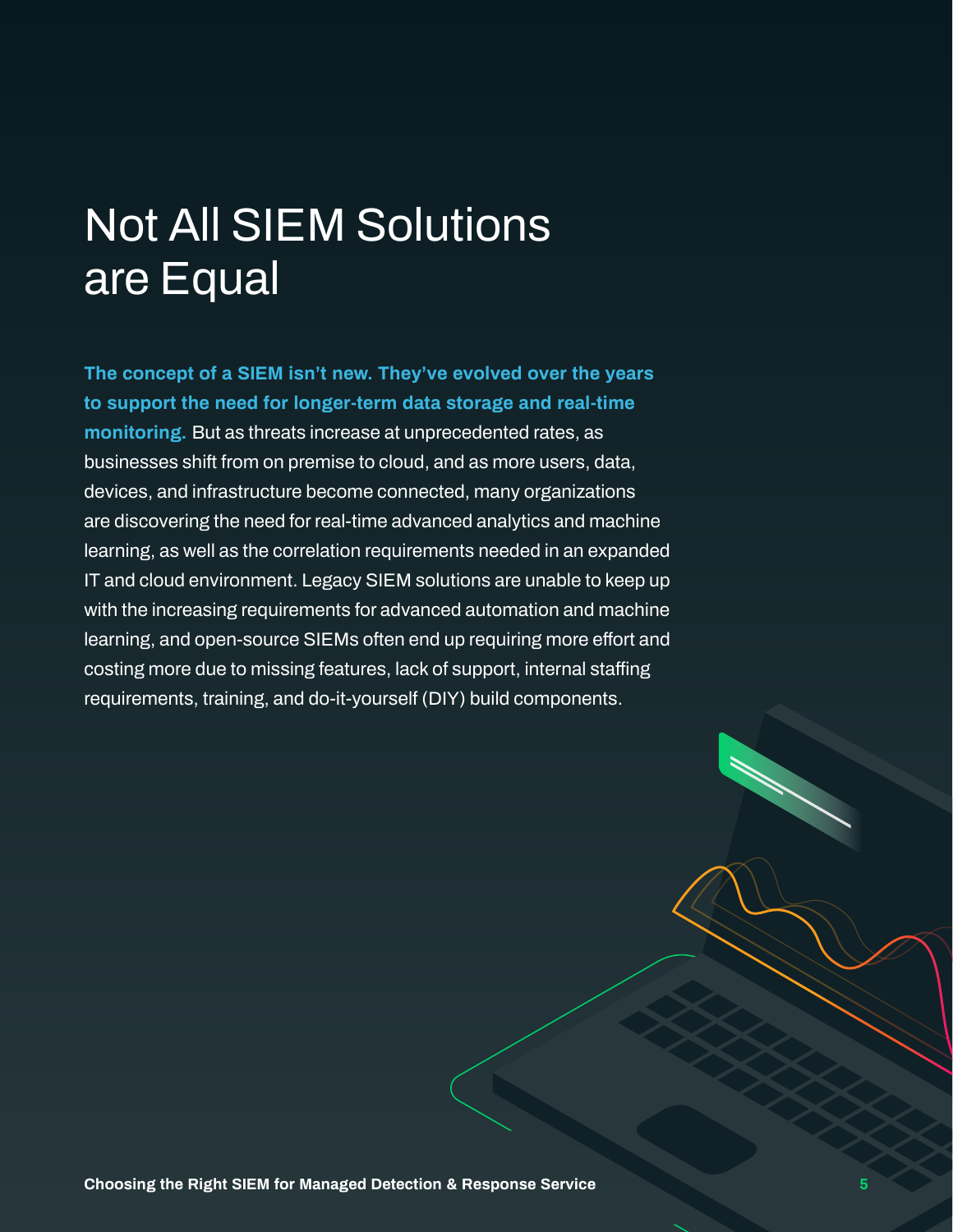## **The Modern SIEM: Essential 'Analytics-driven' Components**

**To support security needs in a modern hybrid or cloud environment and turn data into actionable intelligence, there are several essential components that must be part of any SIEM solution:**



**Real-time monitoring**



**Incident response use case support**



**User behavior monitoring**

**Advanced analytics**



**Security content library**

**Advanced threat detection**

**Threat intelligence ingestion**





#### **Additionally, an analytics-driven managed SIEM solution should include:**

**Big data capabilities—Can rapidly handle both data volume and variety.**

**Forensic adaptation—The SOC/SIEM team should be able to create rules and correlations based on investigations.**

**Integrated reporting—No separate database required.**

**Hybrid environment operation—Works in both cloud and on-premise environments.**

**Out-of-the-box reporting, free text searches, and dashboards—No requirement for customization.**

**Supports IT operations, use cases, ticketing, and case management workflows—Comprehensive support for the entire IT/security environment.**

**Ability to combine and analyze new and old data—SIEM can review old data and integrate it into analysis to produce new information.**

**Raw data analysis—Ability to analyze large amounts of raw data.**

**No proprietary hardware—No need to spend additional budget on infrastructure.**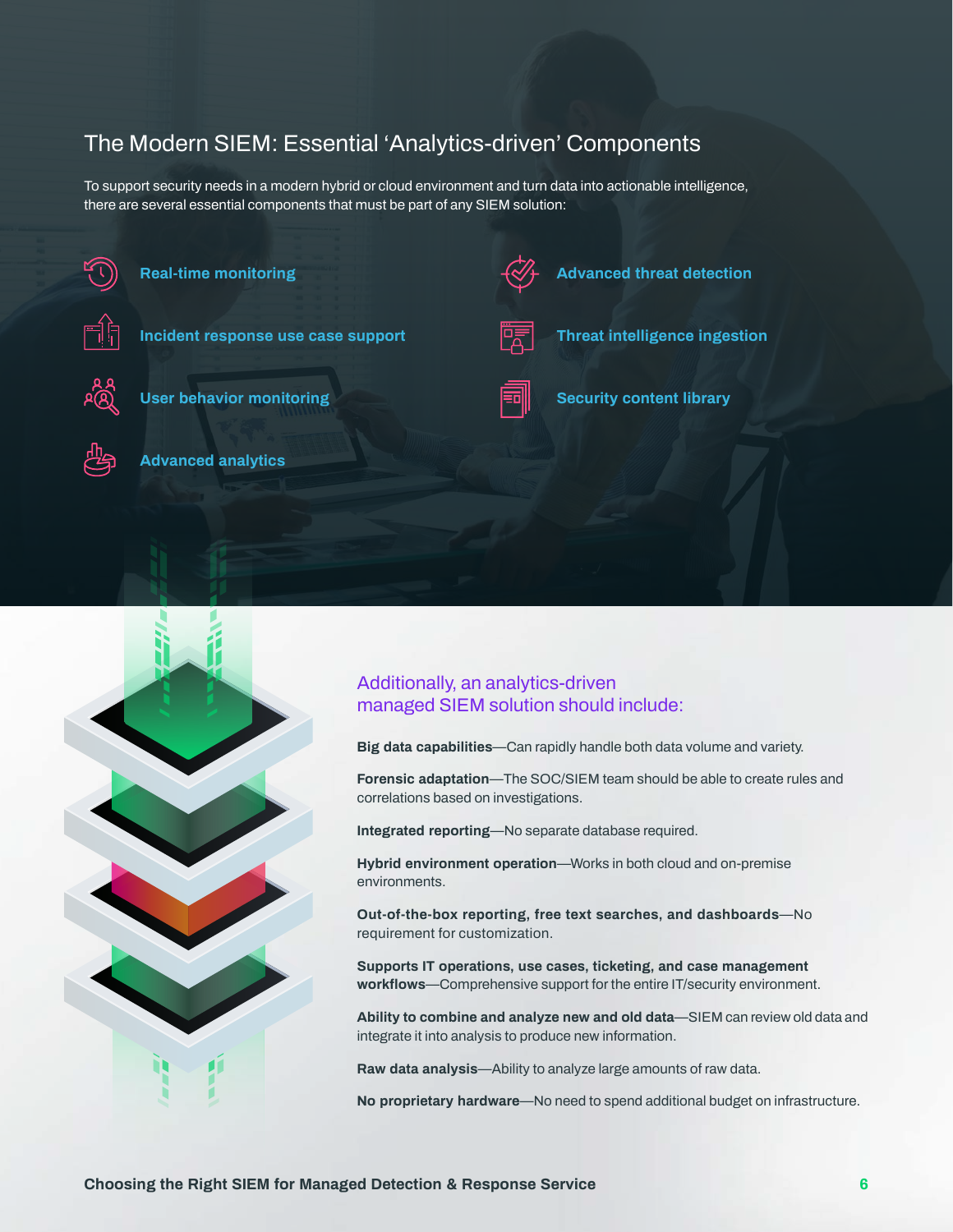# **Not All SIEM Costs are Alike**

**The critical importance of a SIEM in today's cybersecurity world can't be overstated, which makes it necessary to fully understand the total cost of ownership (TCO), particularly those costs that are frequently overlooked.** 

### **Don't Make SIEM Costs All About the Initial Price**

**An initial lower price can make some SIEM solutions more attractive to businesses. However, there are critical differences between initial acquisition costs and the total cost of ownership. Often SIEM deployment costs seem low because they only reflect the actual initial implementation. Unfortunately, once deployment is complete, the SIEM may only offer the most basic features and will not include critical components, like DevOps support. SIEM solutions also require ongoing maintenance and updates, which increase the TCO.** 

**Ultimately, many "less expensive" SIEM implementations end up costing businesses more in the long term, because initial costs do not reflect the addition of critical features and do not account for updates, management, and maintenance.** 

#### **When comparing SIEM solutions and reviewing the total cost of ownership, consider these nine important questions:**

**Existing Products and Platforms—Does the SIEM solution support the products and platforms you already have in place? If not, you may find yourself paying more for customization, as well as covering high software development costs for custom technology integrations.**

**Scalability—Can the SIEM scale as your organization—and your data—grows? Very few organizations anticipate zero or negative growth in the future. More employees, devices, and customers, new software or infrastructure, and changing risk models can all impact your SIEM solution and its ability to integrate and analyze data. Therefore, it is critical that a SIEM solution be scalable. A company that opts for a basic SIEM in year one often finds itself spending significant amounts of money to upgrade or customize the solution just a few years later to support growth.** 

**SIEM Solution/Provider Skillsets and Experience—Does the MSSP or MDR service provider require your security team to involve themselves with the minutiae of maintaining a complex SIEM platform? Or, do they have deep SIEM expertise? If you're working with a managed security service provider (MSSP) to outsource SIEM management and monitoring, make sure you understand roles, expectations, and the value you are getting from your investment. Ideally, you will have a strong partner that will let your in-house security team focus on their job.**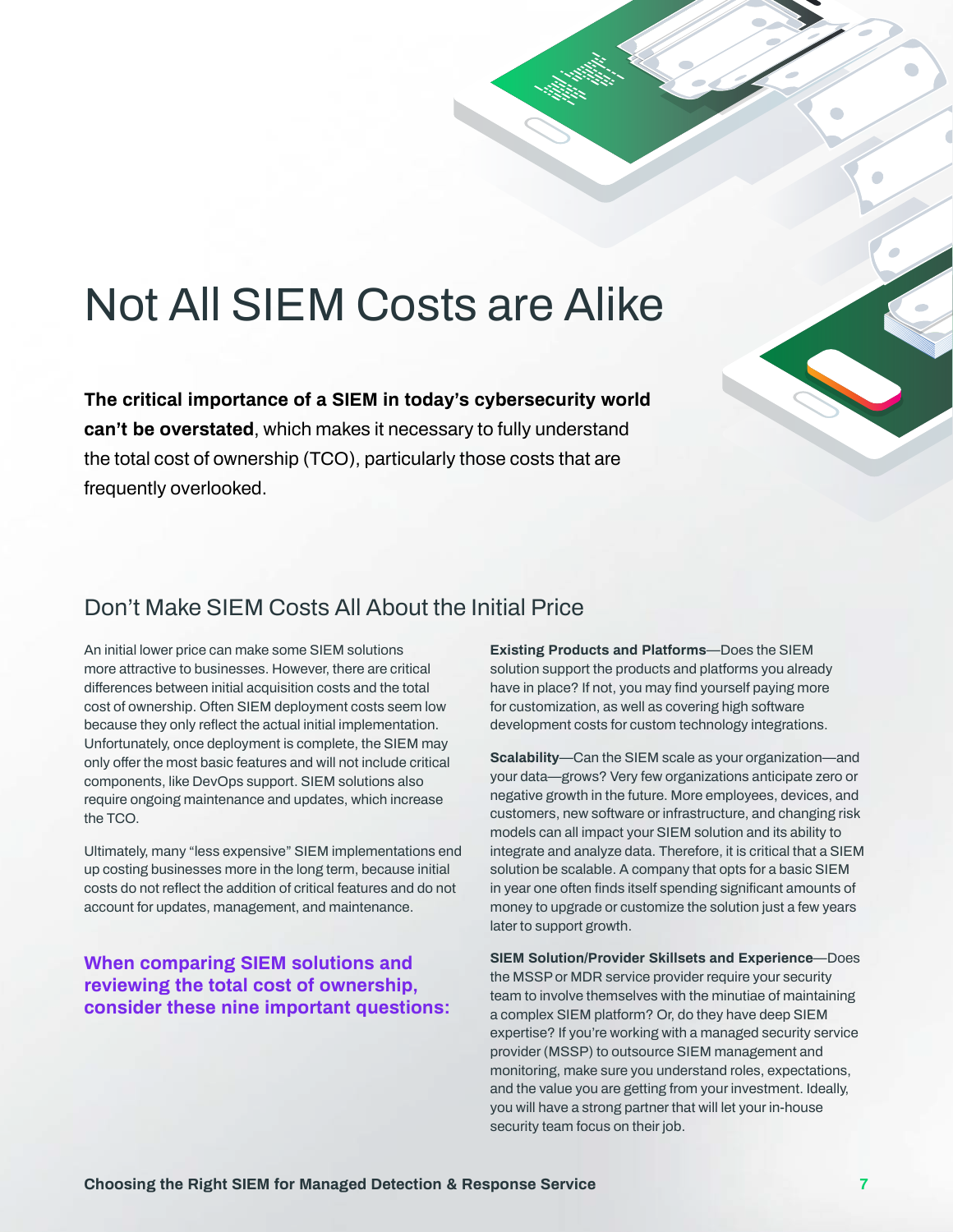**Data Insight—Do you know how to prioritize the data sources to integrate into the SIEM? Not all data is equal and if you don't prioritize which data sources should get ingested, you'll waste time and money using your SIEM to evaluate and analyze data that isn't telling you the right story. A good example of data prioritization is logs. Many companies do not need to bring in Dynamic Host Configuration Protocol (DHCP) logs on day one. Instead, the focus should be on authentication logs, domain name system (DNS) logs, and firewall logs. Logs that are "chattier" or more complex can be stored in the syslog server for later forensics and analysis. An analytics-driven, managed SIEM solution/provider will have best practices and proven methodologies to help you prioritize data sources so you can get the most value out of your SIEM.**

**SIEM Staffing & Training Costs—Do you have staff who can manage the SIEM? And have you factored in the cost to manage it? While many open-source SIEM solutions are considerably less expensive, you're still going to pay for the DIY costs associated with adding the needed capabilities—** **and herein lies the rub. The cybersecurity skills gap is very real and presents a tremendous challenge to many organizations trying to hire talented professionals with the necessary skills and experience. Often, when companies do find the right person, salary and training costs may be considerable. And, unfortunately, even then there are still going to be costs associated with training on processes, networks, operations, and risks.** 

**SIEM Fine Tuning—Do you have in-house security analysts who can tune and maintain the SIEM? Another component of SIEM costs that are often overlooked are the costs associated with ongoing management and maintenance. Excessive and inappropriate data sources can lead to alert overload and alert fatigue. But it takes time and staff power to constantly monitor SIEM inputs and evaluate and fine-tune alerts to the point that your SOC is getting what it needs to ensure the right level of protection and security.**

## **Choosing a Managed Detection & Response (MDR) Service**

#### **When deciding on a SIEM approach to support MDR, there are a few things to consider from a cost/value perspective.**

**Time to Value—The ability to rapidly install a SIEM and have it begin providing insight as quickly as possible is crucial. If you need to begin to provide value to your organization or your customers immediately, then a quick SIEM install is preferred. Upgrades to legacy SIEMs and open-source SIEMs are going to take more time and cost more. A managed SIEM solution will provide time to value more quickly.**

**Data Schema—With extensive amounts of data, it becomes critical to centralize and normalize information without the complexity of having to fully understand and manage the data model itself. Upgrades to legacy SIEMs and open-source SIEM installations require you to understand the data scheme and how it is ingested and indexed. An MSSP providing a managed SIEM service will manage the data schema components for you.**



**Quick Onboarding**—When working with an MSSP to manage **your SIEM, your business should be able to onboard the SIEM as quickly as possible to minimize costs and to ensure the system is providing the value expected.**



 **Ease of Use/Minimal Training—A managed SIEM solution should enable a fast ramp up of analysts and engineers thereby avoiding costs associated with excessive training times. The SIEM solution should also include free text search, auto suggestions, and search history preferences to facilitate ease of use.**

#### **THE BENEFITS OF OUTSOURCING**

**Contrary to expectations, outsourcing SOC operations and working with an analytics-driven managed SIEM solution can save an organization up to 80% of the cost associated with building and managing these things in house.**

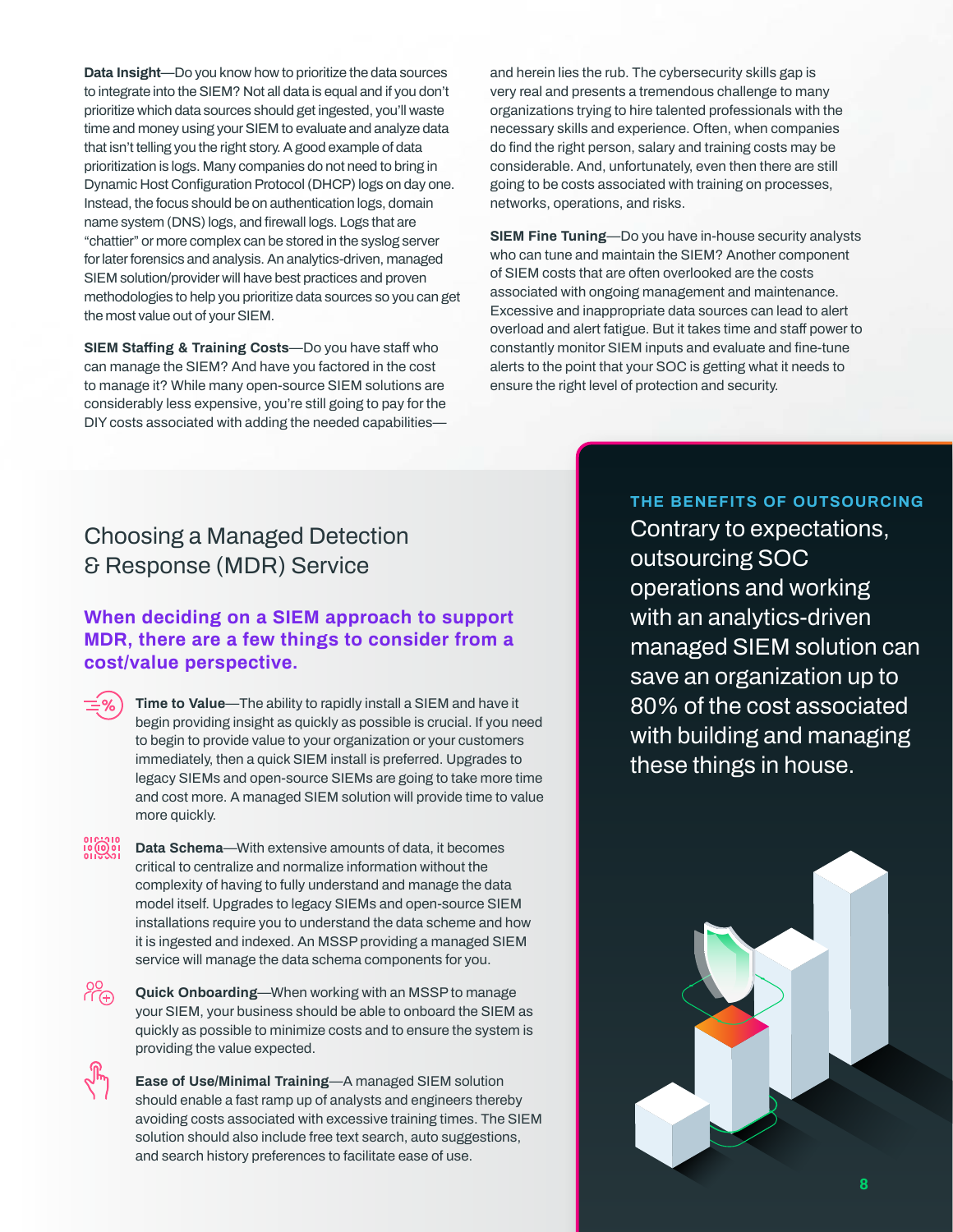

# **Deepwatch and Splunk: The Winning Solution for Managed Detection & Response (MDR) Service**

**To ensure the SIEM solution we use with all Deepwatch customers meets their necessary requirements, we sought customer feedback and engaged in rigorous testing. We chose Splunk—and only Splunk—as our SIEM platform to deliver managed detection and response (MDR) services. Splunk offers the modern capabilities our customers want and need, such as unmatched big data capabilities, raw data analysis, hybrid deployment options, and integrated reporting. In addition, to provide even more comprehensive security solutions for our customers, we fully integrated Splunk into our Cloud SecOps Platform and our Security Orchestration Automation and Response (SOAR) technology for reliable security event monitoring and response.** 

#### **Why Splunk Cloud and Deepwatch**

**Splunk Cloud and Deepwatch is truly a partnership that brings out the best in one another. So how did this powerful union come to be and what does it mean for customers?**

**[Read More](https://www.deepwatch.com/blog/why-splunk-cloud-and-deepwatch/)**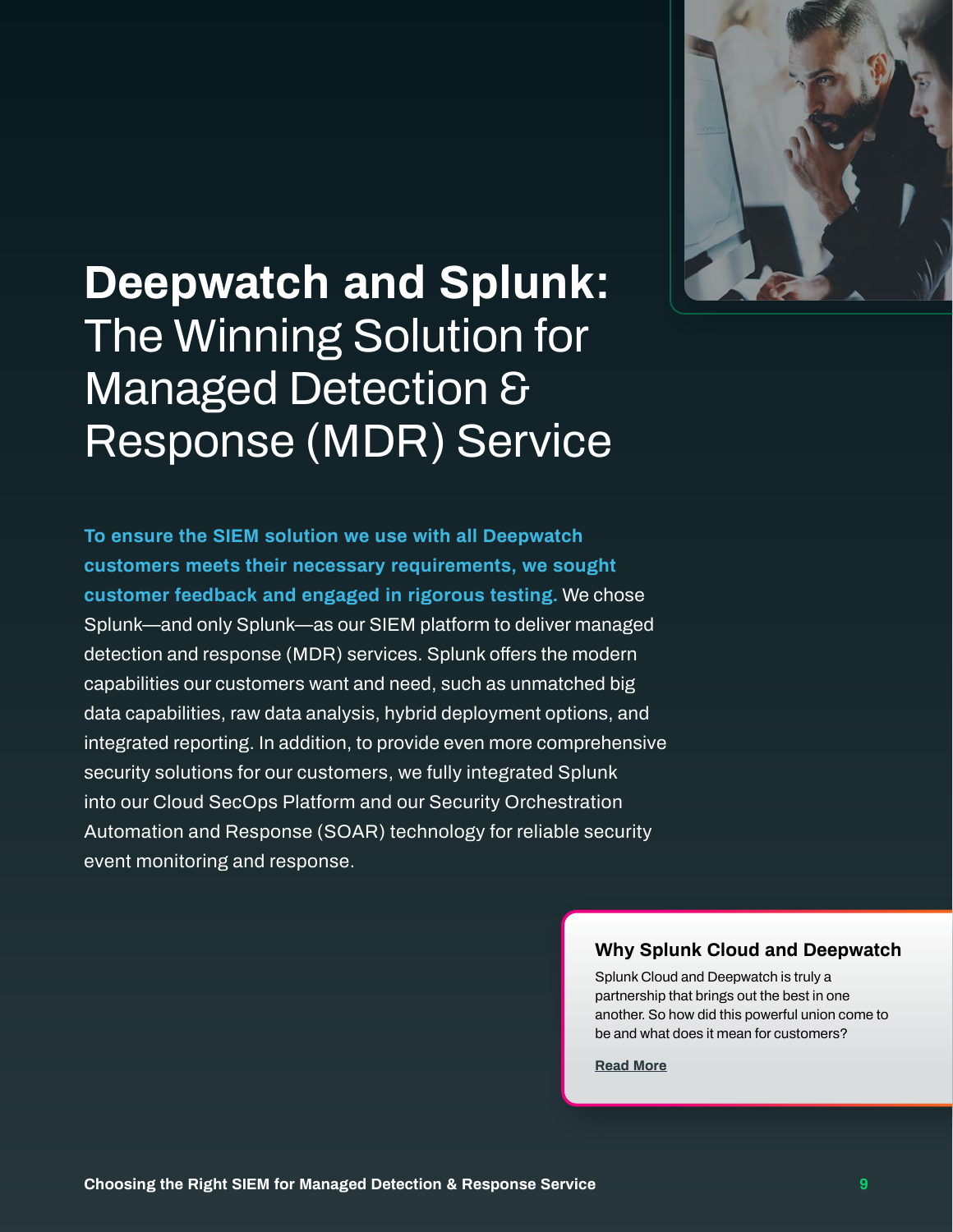#### **Flexibility and Time to Value**

**The Splunk platform is mature and designed specifically to support a vast range of customer data sources for the ingestion of cyber threat intelligence. The context-rich alerts enable Deepwatch security analysts to triage, escalate, and respond to customer security events quickly. Because Splunk has built-in capabilities, our customers see significantly faster time to value.**

#### **Threat Intelligence and Threat Protection at Scale**

**Deepwatch is able to crowdsource threat intelligence across a broad range of customers to identify new threats by running the data through analysis, and then distributing the information to our customers automatically. When a new threat is found, we are able to anonymously collect indicators of compromise (IoCs) from one customer, aggregate the information, and distribute the threat intelligence and response actions to all customers in near real-time. This scaling ability gives customers a breadth and depth of threat intelligence and protection that would not be possible on their own. In fact, you will typically find the most accurate, relevant, and actionable cyber threat intelligence within your own network data, not via open source intelligence (OSINT) feeds.**

#### **Customizable and Rapid Customer Onboarding**

**We understand that while every customer is different, the need to launch new security measures quickly and effectively is critical, regardless of a company's industry, risks, or size. The Splunk solution offers Deepwatch the ability to customize each SIEM deployment to ensure it meets every customers' unique requirements, use cases, and operational environments. By the same token, because of Splunk's builtin flexibility, as well as components like free text search and an easy-to-use interface, analysts do not need to spend extra time learning a new query language or searching IP addresses to get context if there is a threat within the customer network.**

#### **Scalability and Consistent Data Usability and Availability**

**Deepwatch leverages Splunk's scalability, high availability, and disaster recovery capabilities to ensure rapid data ingestion and coverage, as well as consistent MDR customer service delivery and data portability. Also important to note: Deepwatch customers own all of their data, always.** 

#### **Integration with the Deepwatch Cloud**

**Splunk integrates with the Deepwatch cloud SecOps platform for customers that want an out-of-the-box, turn-key solution. In addition, Splunk offers a native SaaS platform that can be deployed on premise for customers that need to keep their data in a traditional data center. The Deepwatch cloud SecOps platform also includes a large ecosystem and the capability to plug into most popular product APIs.**

#### **Ability to Normalize Data Standards**

**Because the Splunk data models are standardized (through Splunk's Common Information Model), the system has the flexibility to facilitate different customer endpoints. This normalizes data and standardizes analytics at the highest level, instead of at the sensor points. It also gives Deepwatch the ability to send Splunk raw data continuously and engage in free text search while also identifying important components, such as IP address, username, etc.**

#### **Integration of the MITRE ATT&CK® Framework**

**The Deepwatch MDR service integrates the MITRE ATT&CK® framework to support the creation of threat models and methodologies specific to a customer's business and industry, all while leveraging the superior data management capabilities of Splunk. The Deepwatch Splunk engineering team aligns every security use case with the framework. The framework enables Deepwatch to address four important concerns: adversary behaviors, unique threat lifecycle models, applicability of real-world threats to individual business environments, and consistent and common taxonomy to identify tactics, techniques, and procedures (TTPs). Deepwatch threat hunters also meet with customers on a monthly basis to review the ATT&CK framework and select specific TTPs from it in order to prioritize their huntin**